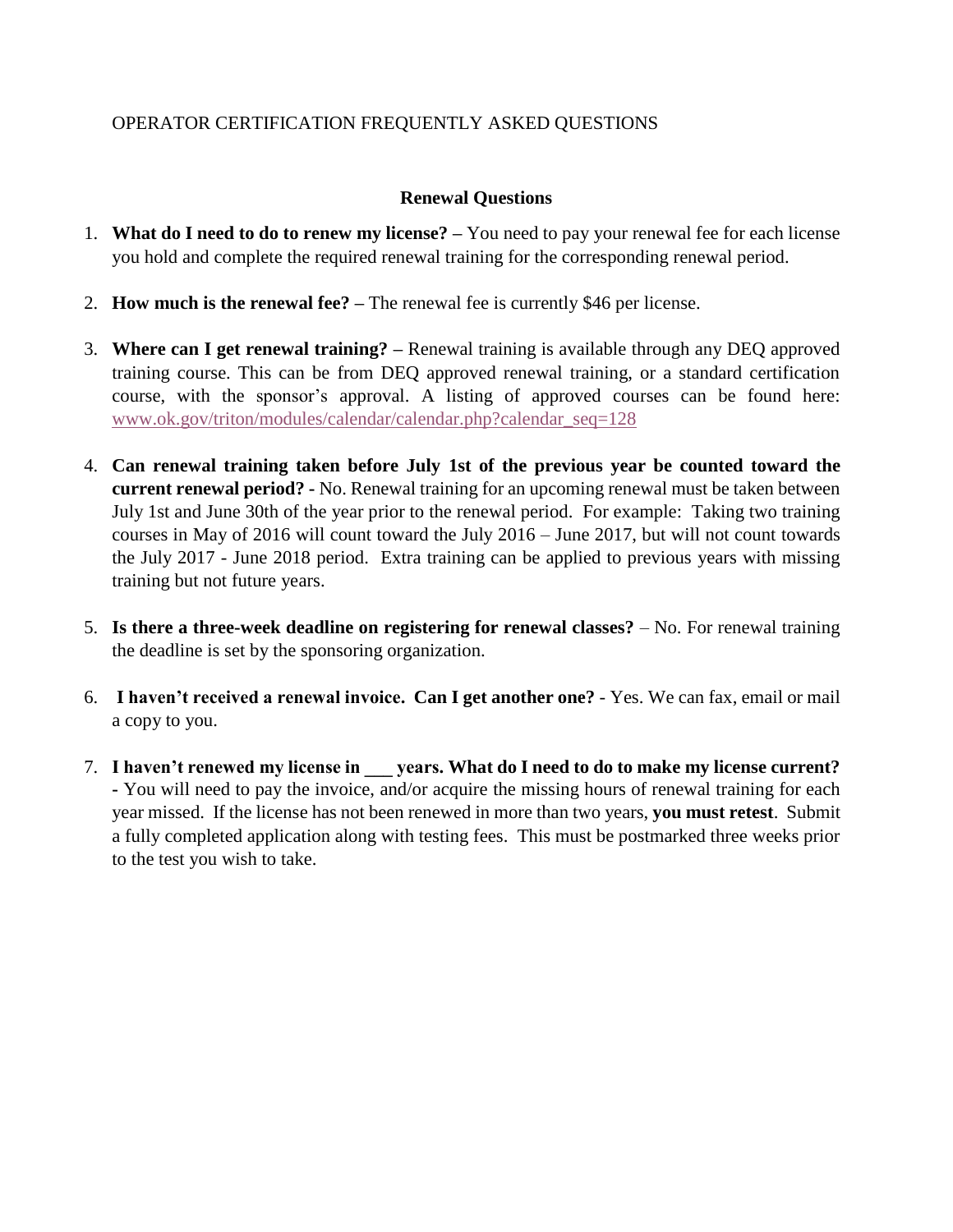#### 8. **What are the new training hour requirements?**

| Level of<br>Operator | Number<br>οf | Number of<br>required  | Number of Other<br>Forms of Training |
|----------------------|--------------|------------------------|--------------------------------------|
|                      | renewal      | <b>Classroom Hours</b> | (Online/Classroom)                   |
|                      | hours        |                        |                                      |
|                      | required     |                        |                                      |
|                      | per year     |                        |                                      |
| A                    | 16           | 4 hours-must be        | 12 hours                             |
|                      |              | in class training      |                                      |
|                      |              |                        |                                      |
| B                    | 12 hours     | 4 hours-must be        | 8 hours                              |
|                      |              | in class training      |                                      |
| $\mathcal{C}$        | 8 hours      | 4 hours-must be        | 4 hours                              |
|                      |              | in class training      |                                      |
| D                    | 4 hours      | 4 hours-must be        | 0 hours                              |
|                      |              | in class training      |                                      |
|                      |              |                        |                                      |
| Tech                 | 4 hours      | 4 hours-must be        | 0 hours                              |
|                      |              | in class training      |                                      |
|                      |              |                        |                                      |

## **Operator Exam Questions**

- 1. **I want to get a water operator license and/or a wastewater operator license. What do I do? -** First, you need to find the course you wish to take. Upcoming courses can be found on our website at: [www.ok.gov/triton/modules/calendar/calendar.php?calendar\\_seq=128.](http://www.ok.gov/triton/modules/calendar/calendar.php?calendar_seq=128) Once you have a date in mind, verify that you can meet the three week prior deadline for submitting your application. Then call the course coordinator listed with the course information to reserve a space in the class. Next, download, print, and complete your DEQ exam application and send it to the listed address. It must be postmarked no later than 3 weeks prior to the exam date and include your signed affidavit and payment.
- 2. **What are the requirements for the D-water, D-wastewater, etc., licenses? -** The requirements for each license can be found on the front page of the application or in the rules and regulations for Operator Certification at [www.deq.ok.gov/wp-content/uploads/deqmainresources/710.pdf.](http://www.deq.ok.gov/wp-content/uploads/deqmainresources/710.pdf)
- 3. **What qualifies as experience for the varying levels of certification? -** To meet the experience requirement for the varying levels of certification, a good general rule of thumb is that you must have been directly involved with water, wastewater, or laboratory operations for the appropriate length of time. This involvement could have been as a temporary operator, water/wastewater/lab operator in a regulated area or as a military water/wastewater treatment specialist.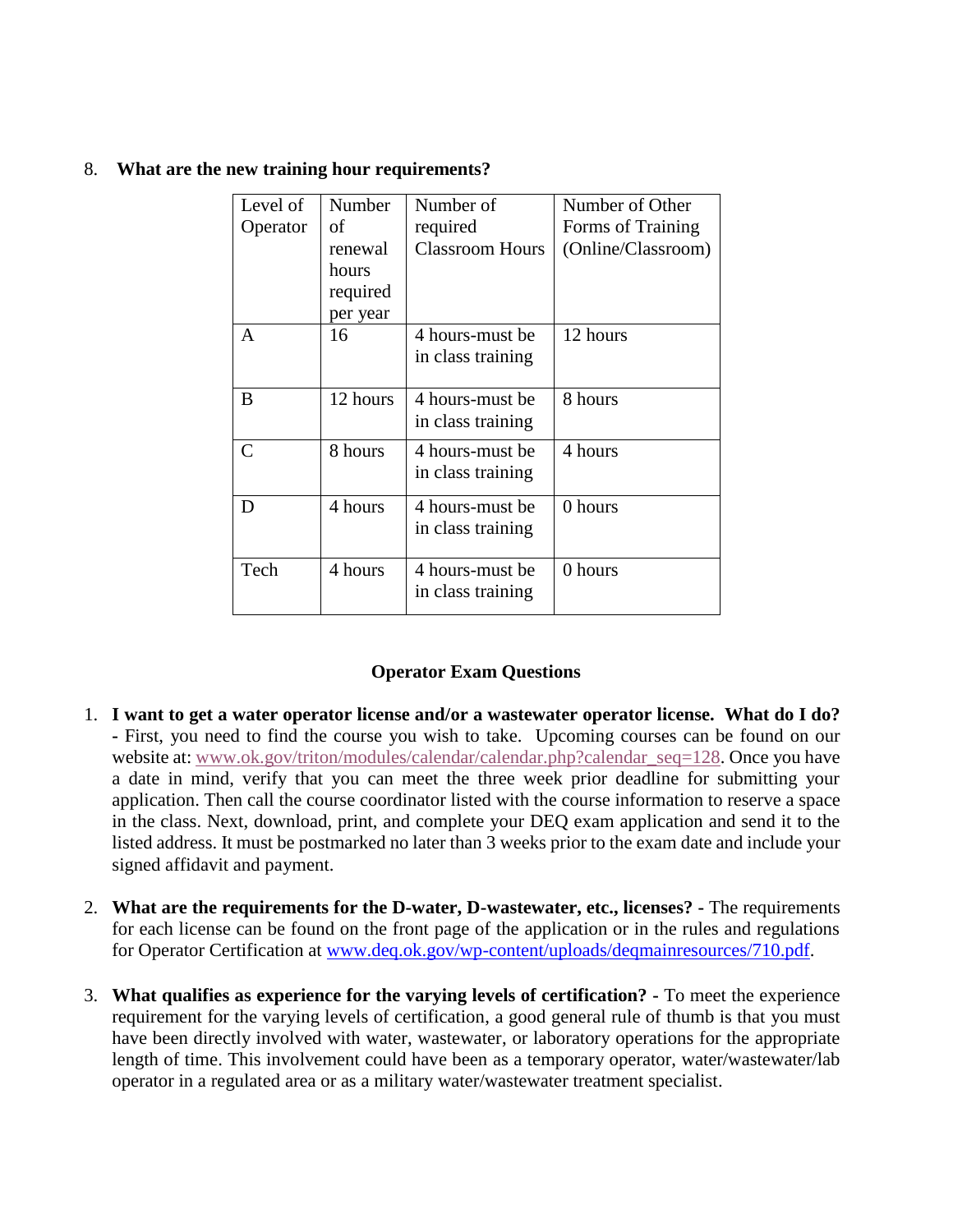- 4. **Where can I get an application? -** You can download an application form at [www.deq.ok.gov/water-quality-division/operator-certification.](http://www.deq.ok.gov/water-quality-division/operator-certification)
- 5. **Can I fax the application to you? -** Yes, if certain conditions are met. You may fax an application if a purchase order or credit card number is included, and notary seal on the affidavit of citizenship is an ink seal. The three weeks prior deadline does still apply. Applications still will not be accepted after the 3 week deadline has passed.
- 6. **I got my application back in the mail. What does this mean? -** Receiving your application back in the mail can mean one of two things. The application either needs correction as indicated by the letter enclosed with it, or you did not submit your exam fees with your application. You should correct your application and/or include fees and mail it back.
- 7. **Is there a book that serves as a study guide for the exam?** Water and Wastewater study guides and lab study guides can be downloaded for free from the Operator Certification webpage at [www.deq.ok.gov/water-quality-division/operator-certification.](http://www.deq.ok.gov/water-quality-division/operator-certification)
- 8. **Can I reschedule/change my exam dates? -** Yes, as long as you have a corrected approved application, you may change your exam dates or reschedule for a missed exam within 120 days. You must notify Operator Certification of the change.
- 9. **Why am I not being allowed to test? -** If you have attended a class and are not being allowed to test you do not have a current, completed and approved application in the system. There can be several reasons for this, such as an exam application being sent back for corrections and not returned.
- 10. **I paid for the class. Doesn't that cover the exam/renewal fee? -** No. All of the sponsors for the certification classes, or renewal training are private entities. They may have fees associated with their courses, and those fees are independent of the exam or renewal fees levied by the DEQ. Your exam, or renewal fee must be paid to the DEQ at Department of Environmental Quality, Financial and Human Resources, P.O. Box 2036, Oklahoma City, OK 73101.
- 11. **Do I have to take a training course before an online exam? -** Yes. All online exams are associated with a training course. Course attendance is mandatory for online testing.
- 12. **I took an exam why haven't I gotten my license? -** There can be a couple reasons why you did not get your license. DEQ may be awaiting payment of the purchase order, or your address may also not be correct.